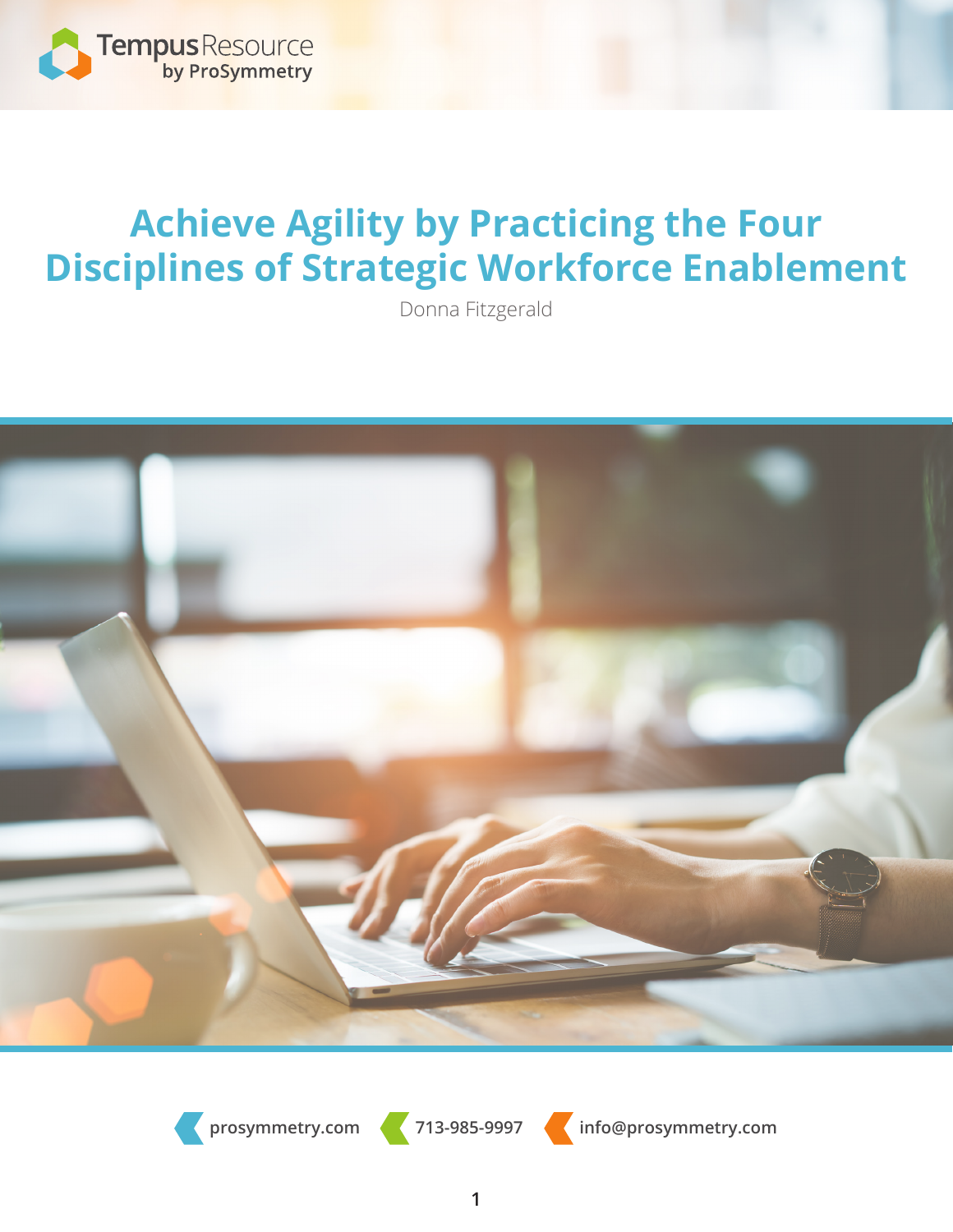

### **Executive Summary**

Project management that has long been oriented to tasks and deadlines is showing its age and revealing a pressing need for a new focus on resources. Using outdated tools that lock us into thinking only in terms of work packages and timelines is leading to organization-wide errors, overload, burnout, resource competition, project delays, decreased productivity, and missed opportunities for retention. This white paper uses the latest research in Project Management and Organizational Leadership to outline the causes and consequences of continuing to rely on outdated standards. This paper also guides us into resource management as the way forward for organizations seeking new tools powerful enough to allocate resources and build teams strategically, coordinate multiple complex projects, and build scenarios to enhance decision-making and invite creative thinking.

### **About Tempus Resource by ProSymmetry**

ProSymmetry was founded in 2007 by passionate resource management experts. Since then, we have continually strived to solve the resource management challenges that slow down, damage, and overwhelm organizations. We do this through our flagship product, Tempus Resource, which is a purpose-built resource forecasting and capacity planning solution, helping you simplify data capture, improve project visibility, and break down even the most complex of project plans and data sets to assist in making more informed decisions with less effort. Tempus Resource is used by Fortune 500 companies, was praised as a "resource management solution accessible to the masses," and was named a 2016 Cool Vendor by Gartner.

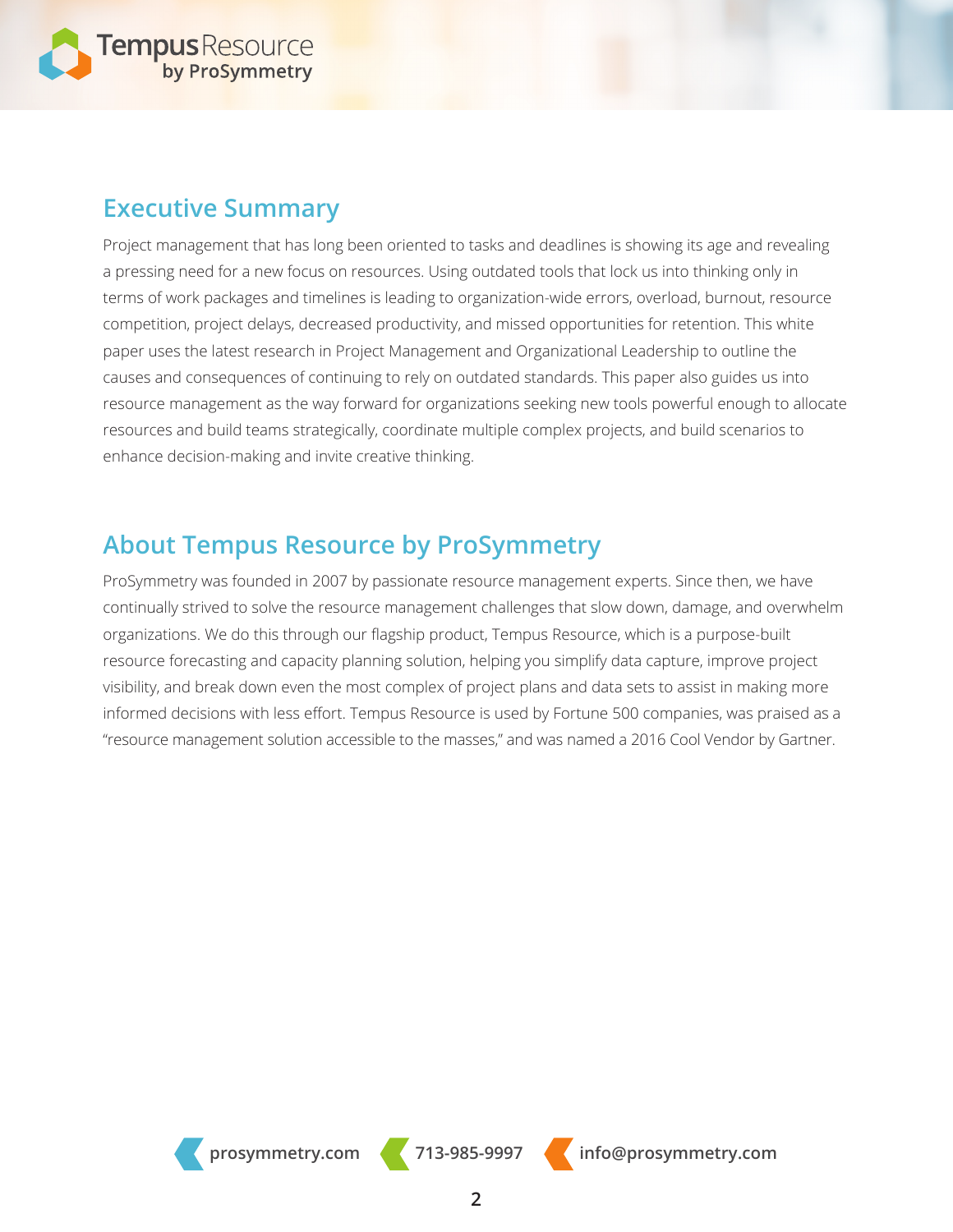

## **Introduction**

Embarking on a resource management journey can be difficult not because the work to reach the destination is difficult but because most people don't see the destination without some help. It's not a common practice in most companies. The goal of this white paper is to offer you a tacit understanding of how the four disciplines that comprise what we call Strategic Workforce Enablement can be incorporated into your current company culture. We've been helping companies develop business cases for new initiatives for decades, and we've learned a few things along the way. What makes a business case successful is 25% the numbers written in the business case and 75% the surety of the person presenting the business case that the initiative will be successful and will bring tangible benefit to the company. Given our long involvement in the field of "getting non-standard work done successfully" we feel uniquely qualified to offer some of the more nuanced issues that one might encounter on one's journey so that when you decide to buy resource management software and hire resource managers you can confidently sound like you know exactly what steps are necessary to make your company's resource management journey a success.

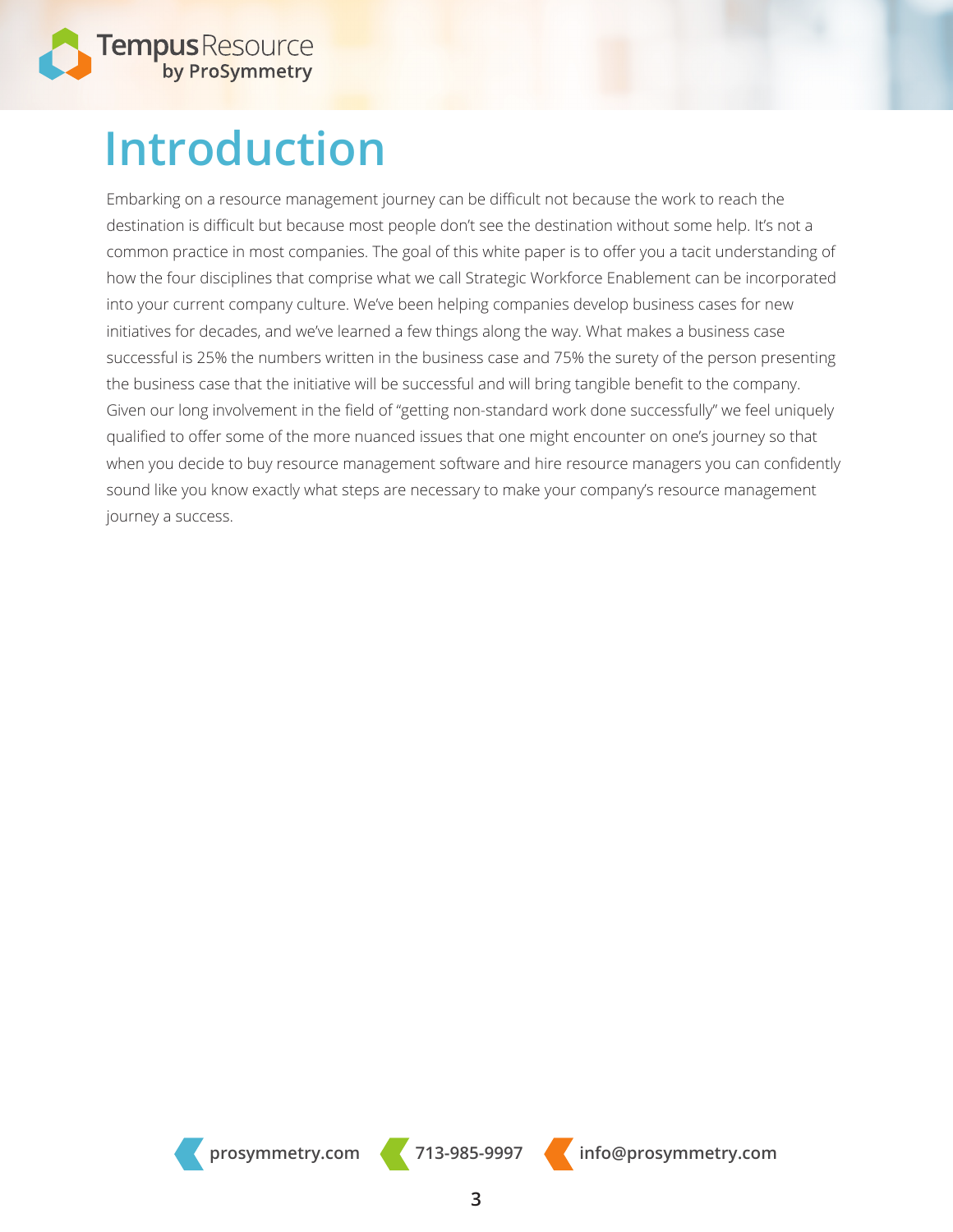

According to Forbes, 81% of executives consider agility to be the most important characteristic of a successful organization. For those that succeed at achieving greater agility, respondents cite impressive rewards: faster time to market (60%), faster innovation (59%) and improved non-financial results (58%).

While it's impossible to know exactly how each individual CEO was defining agility when they answered the question, for our purposes we'll define agility as the organizational and individual ability to respond both quickly and appropriately to an emergent event. This specific definition was chosen to guarantee that the recommendations and approaches you will find in this white paper don't fall into the trap of being an agile sounding process that fails to deliver agility. With that in mind we've chosen to focus on a practice we call Strategic Workforce Enablement. The name was chosen to highlight that this approach is NOT a rehash of common practices. While this can be done slowly with increased levels of practice maturity occurring as a simple result of learning over time, it can't be done without conscious commitment.

#### **There are four disciplines that make up Strategic Workforce Enablement.**

#### **Portfolio Resource Planning Resource Allocation Management**

- **Generic Roles**
- **Bottleneck Resources**
- **Supply & Demand**
- **Sequenced Delivery**
- **First order resource allocation**

- **Named Resources**
- **Skills**
- **Workload Planning**

- **Career Goals**
- **Knowledge Sharing**

#### **Resource Management People Capability Planning**

- **Competencies**
- **Utilization**
- **Work Assignments**

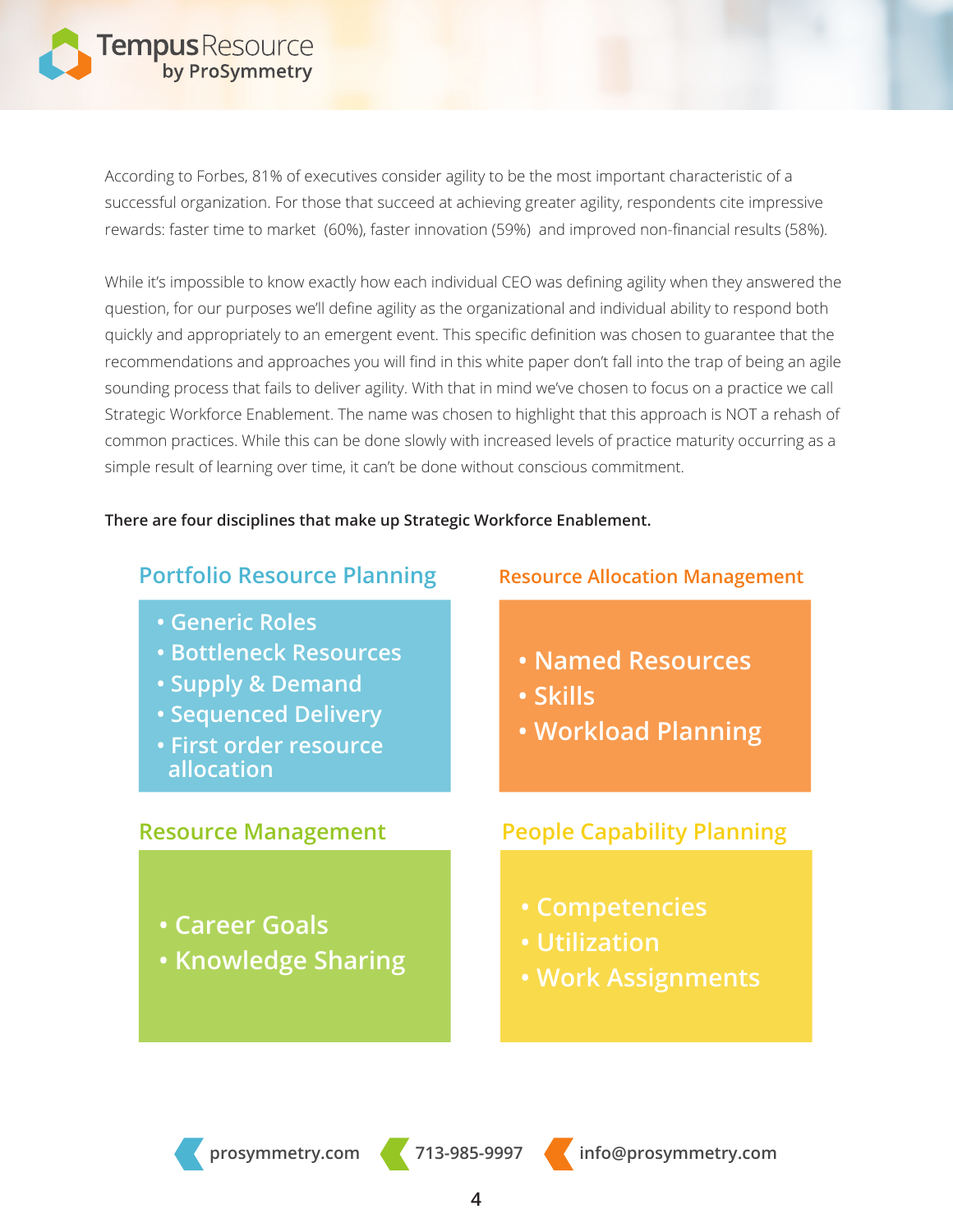

## **The First Discipline: Portfolio Resource Planning**

Portfolio Resource Planning is a support function required by the strategic portfolio process. Many organizations today use a process similar to portfolio management called prioritize demand management but there is a major difference between the two approaches. True portfolio management is designed to optimize the investments the company makes to ensure that the company is achieving its strategy. Demand management is designed to meet the operational priorities of the business and do a small number of new things. Both disciplines require resource planning for maximum effectiveness, but strategic portfolio management is built around the notion that each strategic imperative comprises a series of initiatives that all have to be completed to successfully execute the desired strategy. Demand management on the other hand is largely a project based approach and for the most part companies are used to their project coming in late, because operational work is judged to be more important.

Based on discussions with hundreds of IT organizations we would estimate that the overwhelming majority of IT organizations are primarily focused on demand management. The problem is the advent of the 4th industrial economy otherwise know as "Digital Transformation" is demanding that new ways of operating be put in place and the only way to do that is to put portfolio management and portfolio resource planning in place.

In our previous white paper Stellar Resource Capacity Planning in 3 Steps we explained this process in some depth. As a quick recap Figure 2 shows some of the supporting for determining resource capacity as part of the portfolio process.

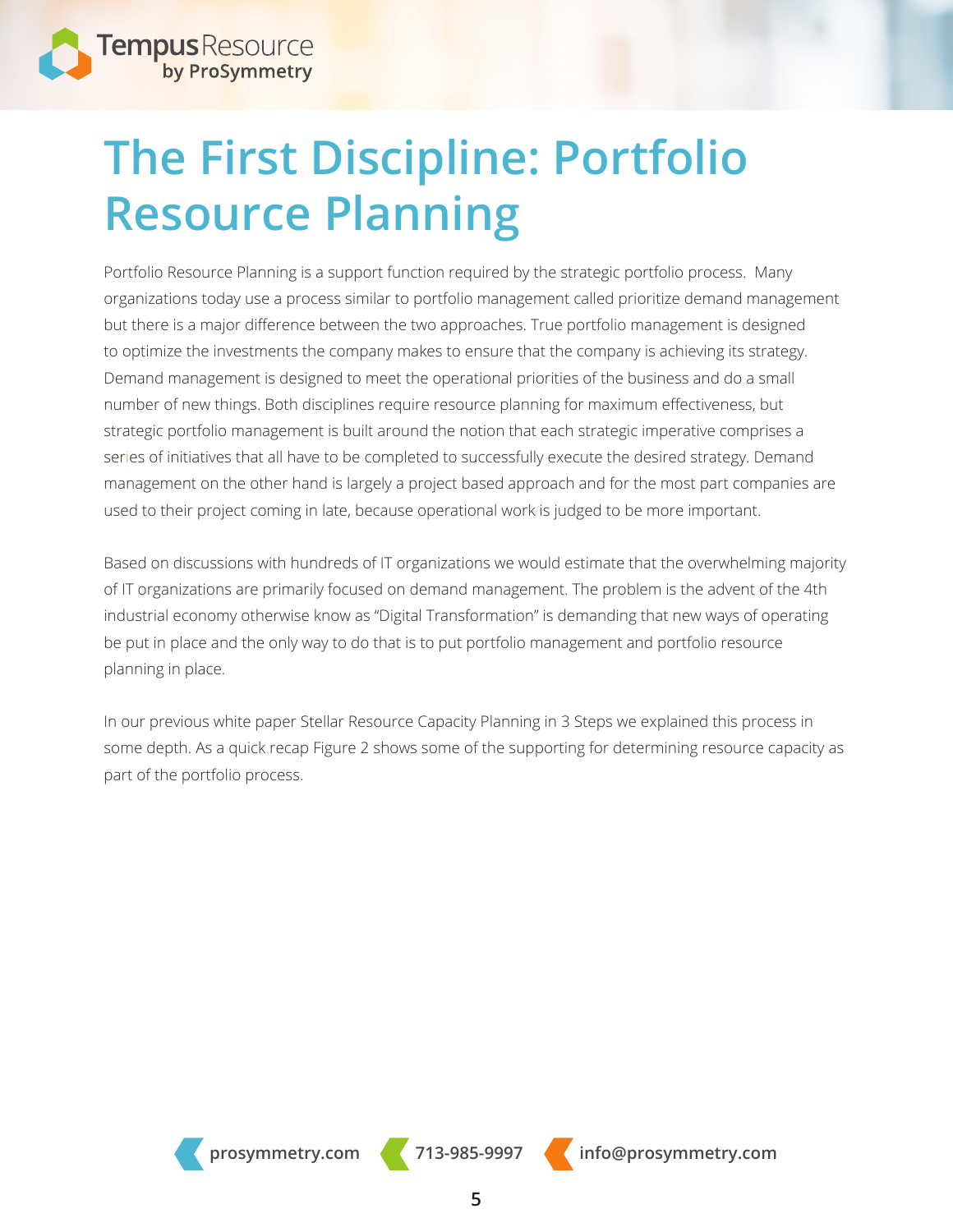

- The first activity (Identify generic roles) only needs to be done once and is generally based on expansions of common job descriptions (e.g., Java developer or possibly Sr. Java developer).
- Identify the quantity of required roles is a two step activity. Count up the number of people and open requisitions planned by role type. As the portfolio solidifies this number will change as budget numbers are determined (meaning more or less people)
- Identifying Bottleneck resources is an activity that is unique to each company. Sometimes it's not roles but people. Sometimes it's roles (like applications DBA in an SAP shop). These people/roles will always be sequenced first and all other projects (in activity 4) and all other work will be adjusted around it.
- Activity four (time sequence projects) is done with the initial portfolio. The goal is to have no more than 20% more work than the company wishes to fund (or assign people to). Since resources - either existing or planned supplemental - can't be exceeded at any time by any project this should force a number of projects into another fiscal time period.
- The process of matching high-level demand to resource supply is a step we always describe as "politics happen here." Different scenarios can be modeled, and different priorities can be examined.
- The final activity is to assign named resources to the approved projects. We call this step "2nd order resourcing" meaning that it is at this point that every organization will find that only 80% to 90% of the approved portfolio can be done exactly as planned. Some people will turn out to be unavailable or to lack critical secondary skills to suit the work they are schedule to be assigned to. Overtime, with experience and help from the other three disciplines, this gap should minimize considerably.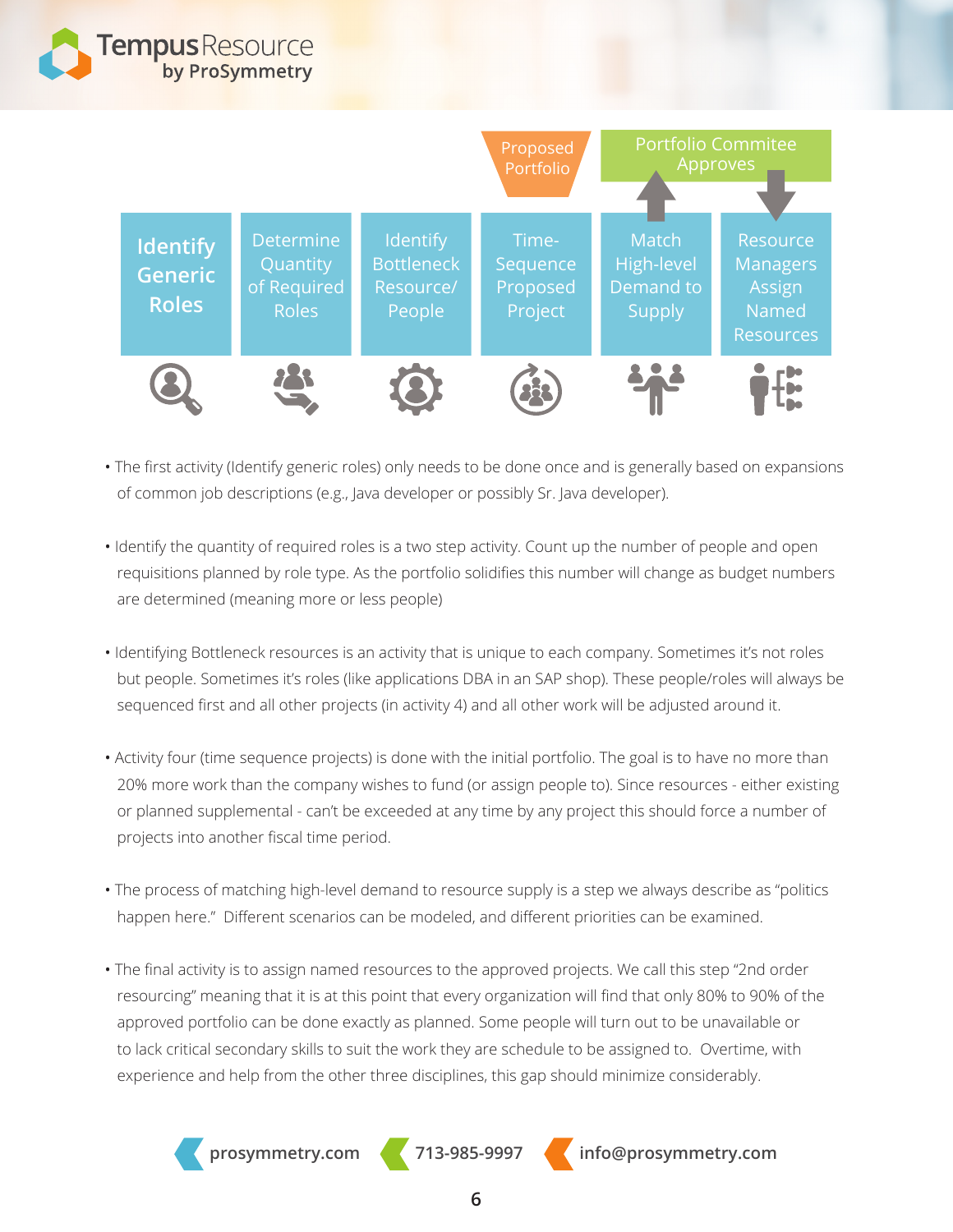

The goal of these activities is to maximize strategic work that can be accomplished in the shortest amount of time. To accomplish this people must not be over-scheduled. This is also why we recommend working in FTEs for as long as possible. There seems to be a psychological quirk that allows experienced resource managers to be comfortable scheduling Joe or Susan to a project for 10% of their time, when the smallest unit we've ever seen used for an FTE is .25 and even that is used sparingly.

As we stressed in our previous white paper the goal of this discipline is to build a reasonable model of what could be accomplished over a year's timeframe. When reality intrudes after assignments there will inevitably be initiatives that are sequenced and people who are reassigned. With the right software, every time the portfolio is updated it's an opportunity to get better and more effective in the art of estimating and sequencing, which removes all of the pressure of getting it perfect the first time. In agile speak, you'll be working your way from a minimally viable outcome to an eventually fully "marketable product."

Portfolio Resource Planning is fortunately or unfortunately a standalone activity. It's not uncommon for portfolio oriented companies do some level of PRP and never do any resource allocation management at all. It is much more common for companies to do no PRP at all and practice some for resource allocation management as we will discuss below.

## **The Second Discipline: Resource Allocation Management**

Do you want to get your strategy executed? If the answer is yes, you need to master the discipline of resource allocation management. Most companies practice what they assume is resource allocation in what we call the dreaded "Monday meeting."

The process is as follows, first thing Monday morning everyone who has a "resource" shortage shows up to ask for more help. Of course, no company we know of has any spare people that can be assigned to help fill the gaps, so the Monday morning meetings are based on optimizing the resources who are now stalled because a critical dependency has not been completed following the work which means they are on "high speed hold." If not enough of those people are available, work on another initiative will be delayed supporting something deemed more important. This exercise will be repeated every week ad infinitum. Most companies justify this approach on the belief that it makes them more agile. The problem is it doesn't. Having sat with organizations and poured over their excel spreadsheet we can confidently say this exercise quickly gets so buried in detail that at the very best it can optimize the urgent over the important. The big picture quickly gets lost because on a week-to-week basis all work looks the same.

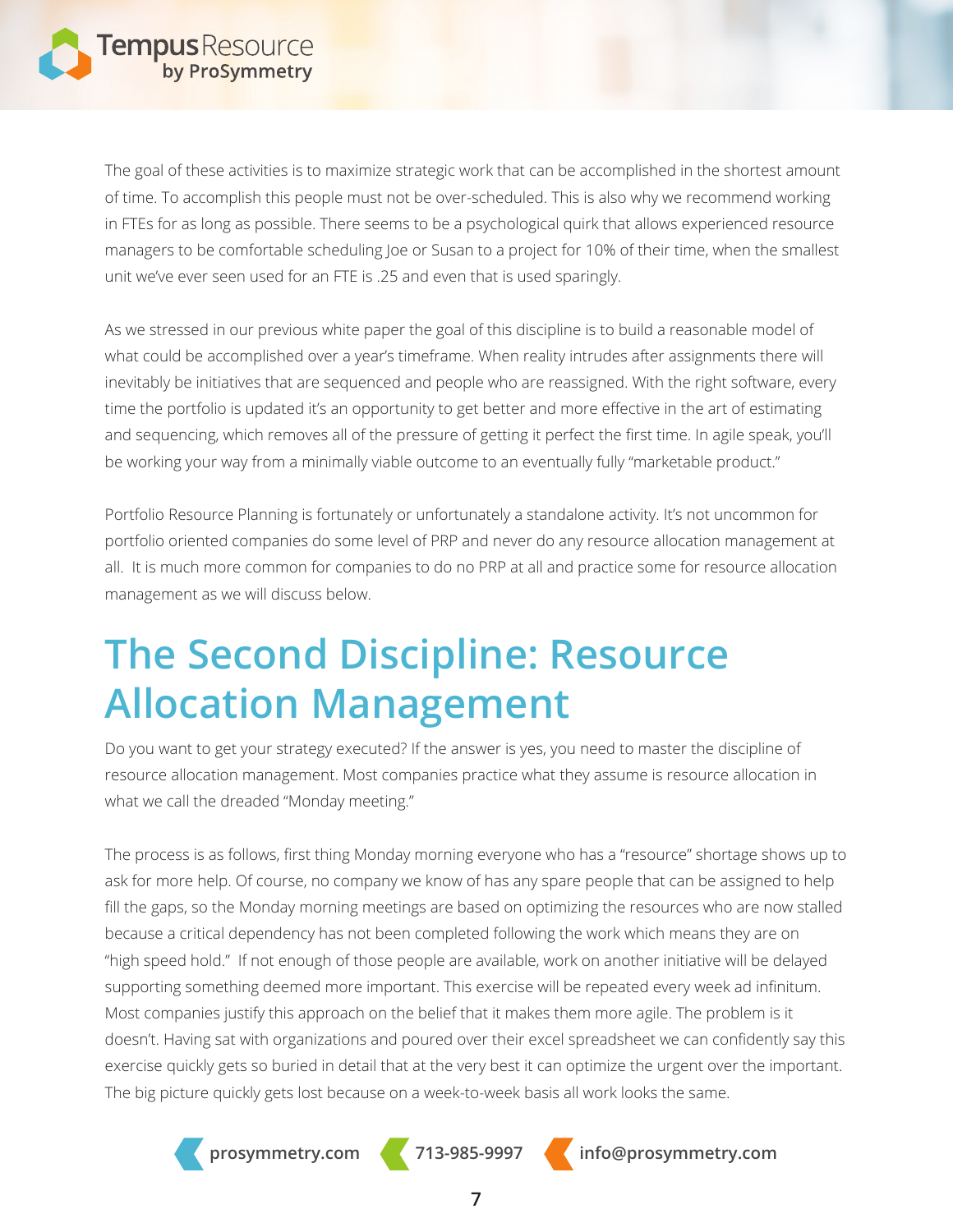If you ever want to know why conventional project management failed (even PMI admits it could never deliver more than about 65% of projects successfully over the finish line), blame it on poor resource allocation management.

Part of the reason this problem has gone undiagnosed for so long is a conceptual one. Project management was supposed to deliver projects perfectly. If things start going wrong it's the PMOs job to fix it and if the PMO had been given an iron grip on 100% of what people worked on we might have been able to move the successful completion metric to something closer to 70%, but the fear has always been that it would be at the risk of even more employee disengagement than the 63% that exists today.

Organizations then decided that they could solve some of the problem with poor resource allocation by adopting Agile Software Development which depends on small fixed teams. Having advocated this very idea to anyone who would listen, we are personally saddened to admit that all "factory" agile has done is cover up same problem by dynamically moving work into the backlog instead of people to the work. Again, the problem isn't that sometimes the urgent does need to be done now. The problem is when there is no way to downgrade the urgency of a request based on the big picture, the important will always be severely delayed.

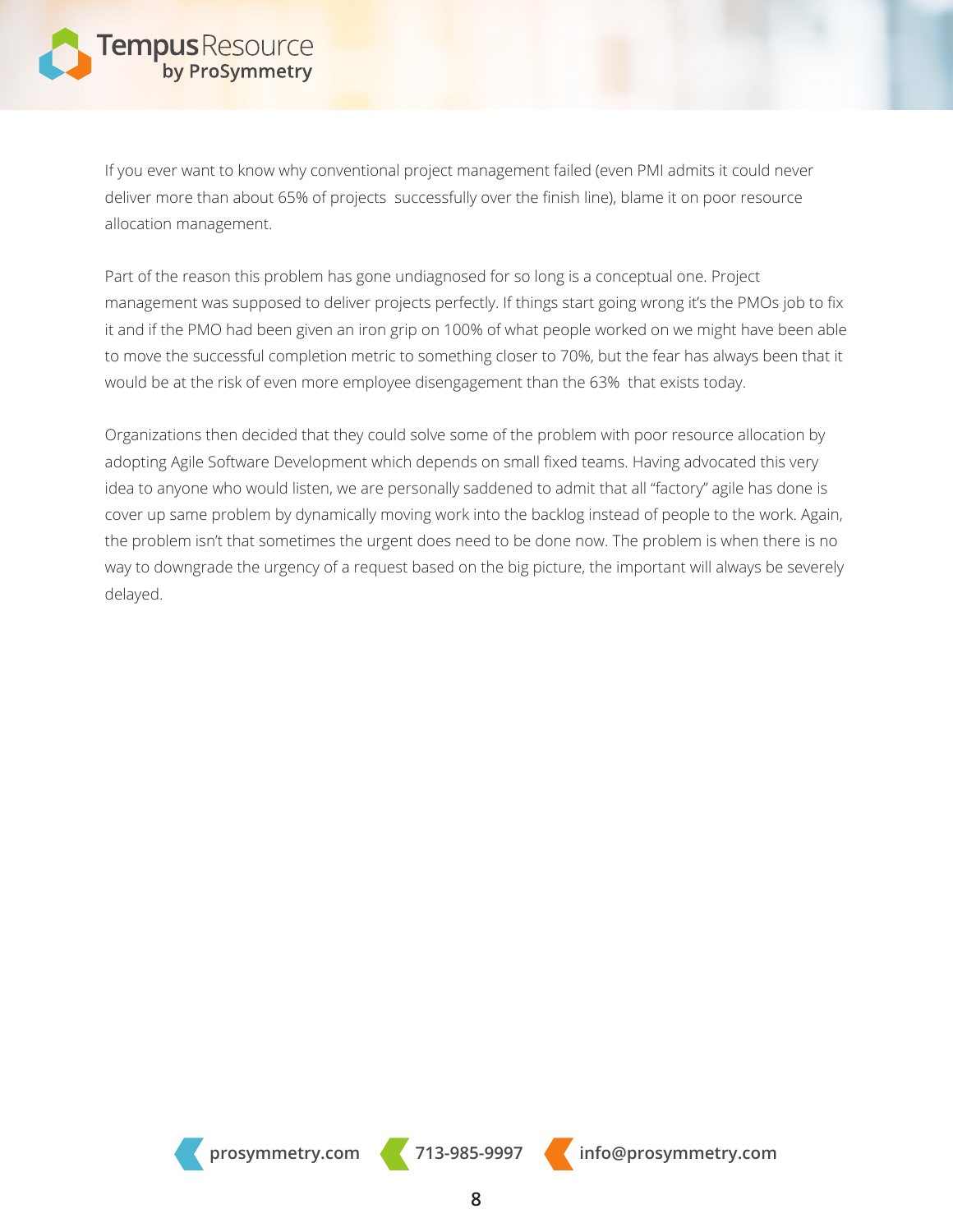

## **How to do Resource Allocation Management Right**

Resource allocation management is at heart an agile discipline. It is designed to ensure that when things change with regard to planned work (which is a constant) that there is an effective response. Resource Allocation planning, like every other agile discipline starts with a commitment to always optimize the Big Picture (i.e. focus on the important over the urgent). To do that the big picture needs to be fully available at all times. Is project A more important than project C? If yes, then never touch project A's people or in factory agile, don't add any non-project A work to their backlog.

Is project C a critical dependency for four other projects? Then bring all the project managers together and review all the schedules and consider workarounds. We've participated in this process in the past and when it's done right it can lead to a project being postponed and the resources assigned to keep 4 of the five projects in play going. We've also seen the decision made to decouple the dependency for two of the four projects and the list of alternatives go on. What should be clear is that the Monday meeting doesn't go away with resource allocation planning, because it's replaced with meetings that focus on making structural changes to what's happening (including identifying a shortage of a specific type of skill set and either training or hiring more of that skill set).

When resource allocation is done correctly the people doing the allocating are experienced problem solvers with strong facilitation skills and a strong sense of strategic optimization. The problem most organizations have is that they won't hire the right staff or invest in the right software because they don't really understand that this function pays for itself in the first meeting.

Where do you find the people with these skills? Odds are they already work for you. How do you find them? They are always the "people who know people." They understand politics, strategy and people and how to weave the three elements into an effective response.

You won't need a lot of these people. If you do your portfolio resource planning well and you ensure that whoever you assign to the resource allocation function is allowed to staff the work so that it can be completed in a timely fashion the number and severity of the "crisis dejour" will decrease significantly.

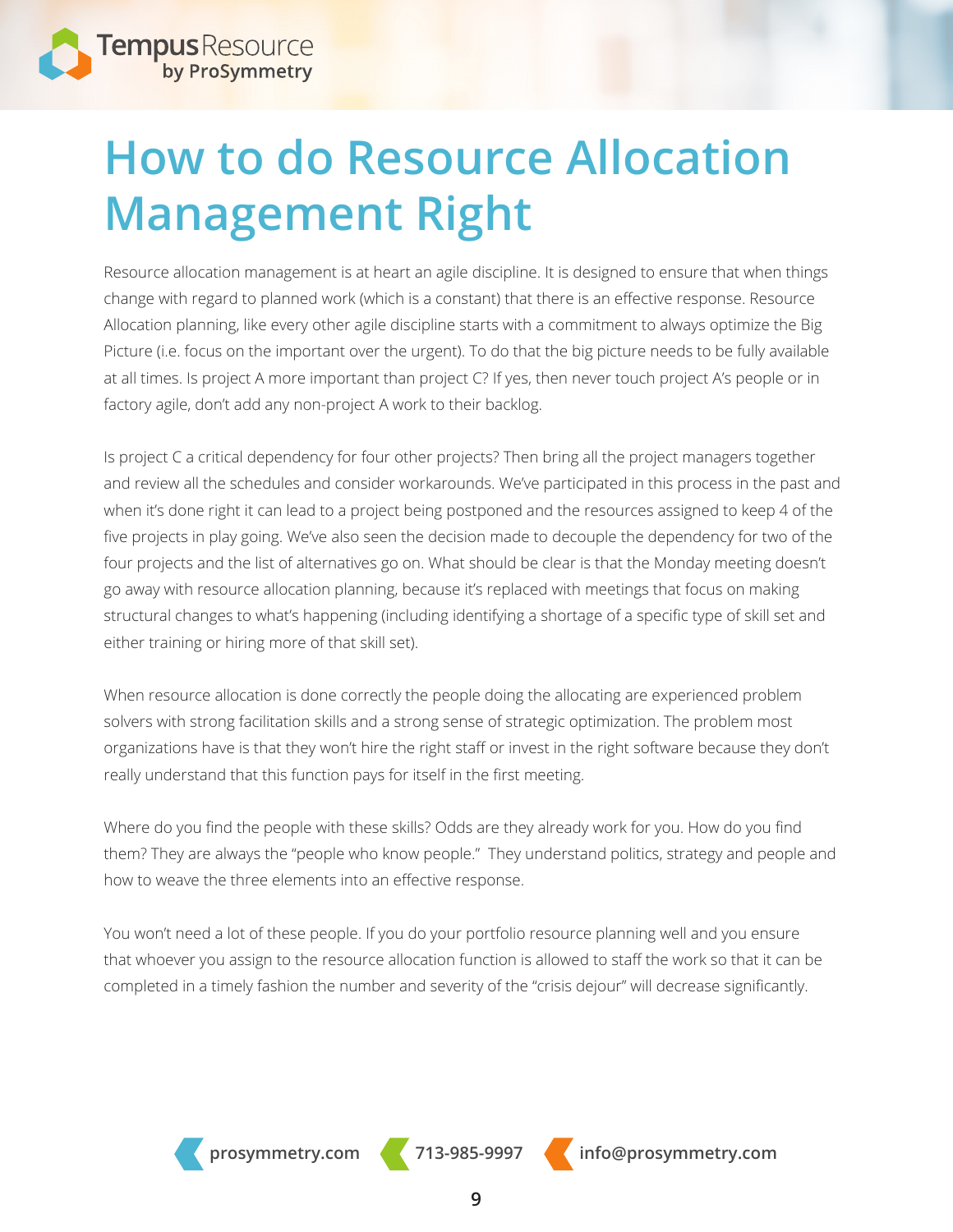

#### **Resource Allocation Planning will still need to be done no matter how you develop software or engineer your products**

Advocating for a completely new approach to getting work done across an entire company is always challenging, but the demands of the new digital economy are challenging conventional practices everywhere we look. A concept we call Fast Teaming is built on the fact that no company can know exactly which of the 100s of possible changes that might occur in their industry is going to impact them first. Some changes it's possible and desirable to get ahead of and those should be accounted for in your strategy. Other changes will be a surprise and in today's world more and more cross-functional teams will need to be pulled together in order to respond appropriately.

Having been involved in the Agile movement since the 90s, we've been surprised to see that many people have misunderstood the nature of fixed teams. Fixed teams are a great way to build software, but they were never intended to be the only way to respond to a problem. Human beings are flexible, problem solving creatures. Put the right people together with the right necessity and we can get a man to the moon or build an atomic bomb to stop a war. Team work is a skill people need to have personally but team formation is something that can be helped along by having the right data about a person's skills, work style and competencies.

## **The Third Discipline: Resource Management**

Twenty years ago, we had the opportunity to meet two women who presented at a conference about how they practiced resource management. Instead of everyone in development reporting to a functional technical manager, the workforce had been divided into centers of competencies and each of those centers reported to one of the resource managers, giving them approximately 25 people apiece. This conference presentation was the first time we'd heard the term resource manager being used outside of a consulting firm. Today this title is still uncommon but things are changing. There is now a Resource Management Professional society and there are generally two conferences a year dedicated to resource management.

Up to this point we've primarily focused on getting more work done more quickly by focusing on getting the right tools and hiring the right people to ensure that this process happens. Now we have to focus on the fact that it's real live human beings that ultimately do the work and what makes human beings engaged and productive really is a priority

One of the things we know that not only decreases productivity but leads people to actually leave their current positions is a "bad boss." According to Randstad US data, 60% of their survey respondents said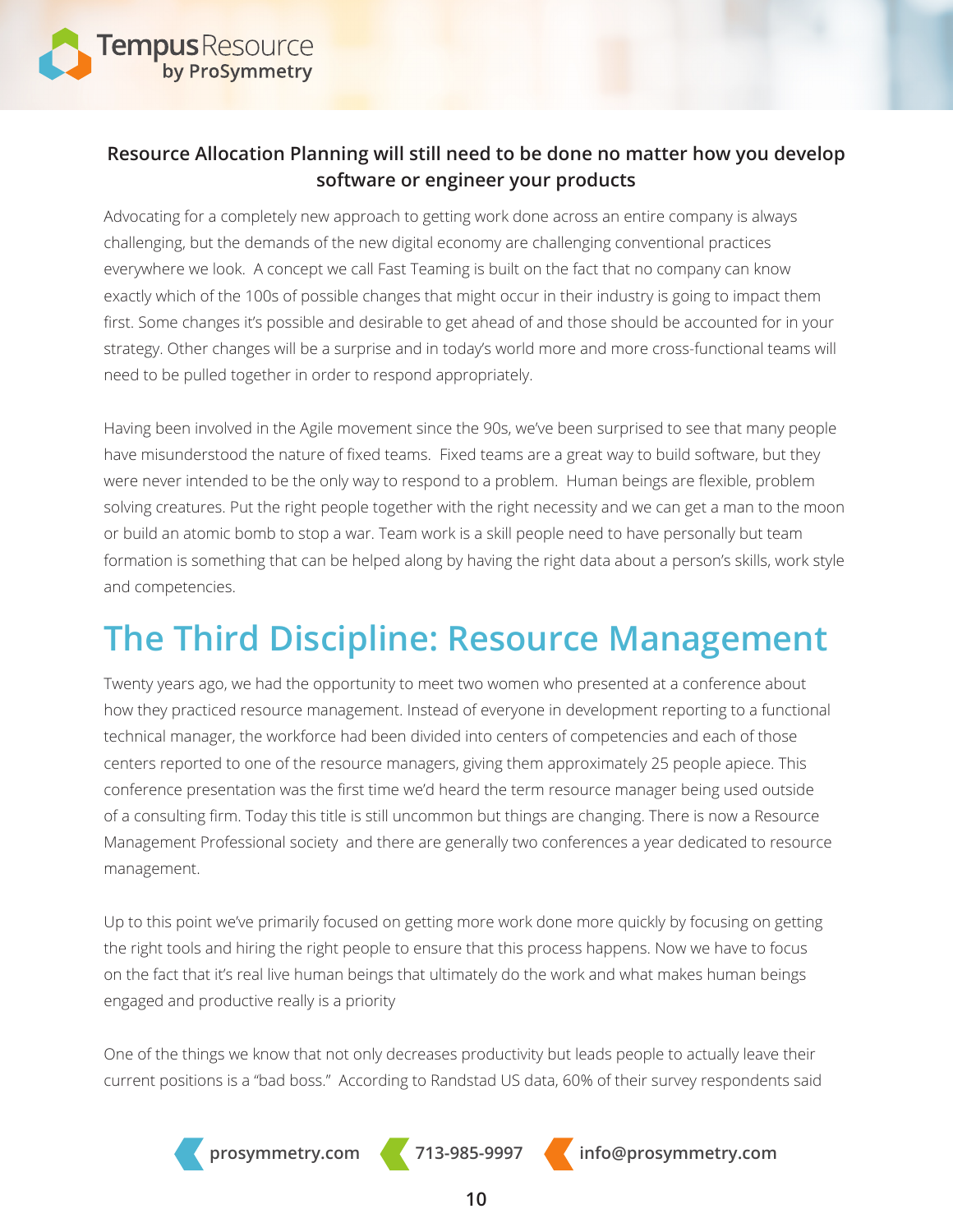

they had left a job or would leave over a bad boss. Forbes recently published an article entitled "Why Your Bad Boss Could Literally Be Killing You." Yes, the situation is broken but there is an easy solution and that is restructure reporting relationships by embracing the concept of resource managers as was first described to us twenty years ago.

A resource manager is someone who works well with people and is interested primarily in their growth and development both in their immediate job and in their work. They are not technical experts and can not provide technical guidance and OJT but we're already seeing this function move more and more toward coaches.

There is an ingrown conservatism in companies about how much change they can tolerate. The thought of removing bosses and reporting staff directly to a resource manager might sound offensive to every individual who considers themselves a good manager, a reaction we understand because we initially shared it. Given that even the worst manager believes they are good at their job and given that some organizations still pay differently between individual contributors and "managers," we'd expect this idea to be rejected without more of a plan. Our proposal is that jobs be reclassified into technical/Discipline Leader vs People/Resource Manager, with pay parity between the two equivalent roles.

For anyone with consulting experience nothing we've proposed sounds revolutionary, which is important to know. What we are really describing is a best practice refined over decades by industries that directly depend on their people to produce revenue. As the number of people employed by firms shrinks due to automation it becomes increasingly urgent to make the most of the people who remain.

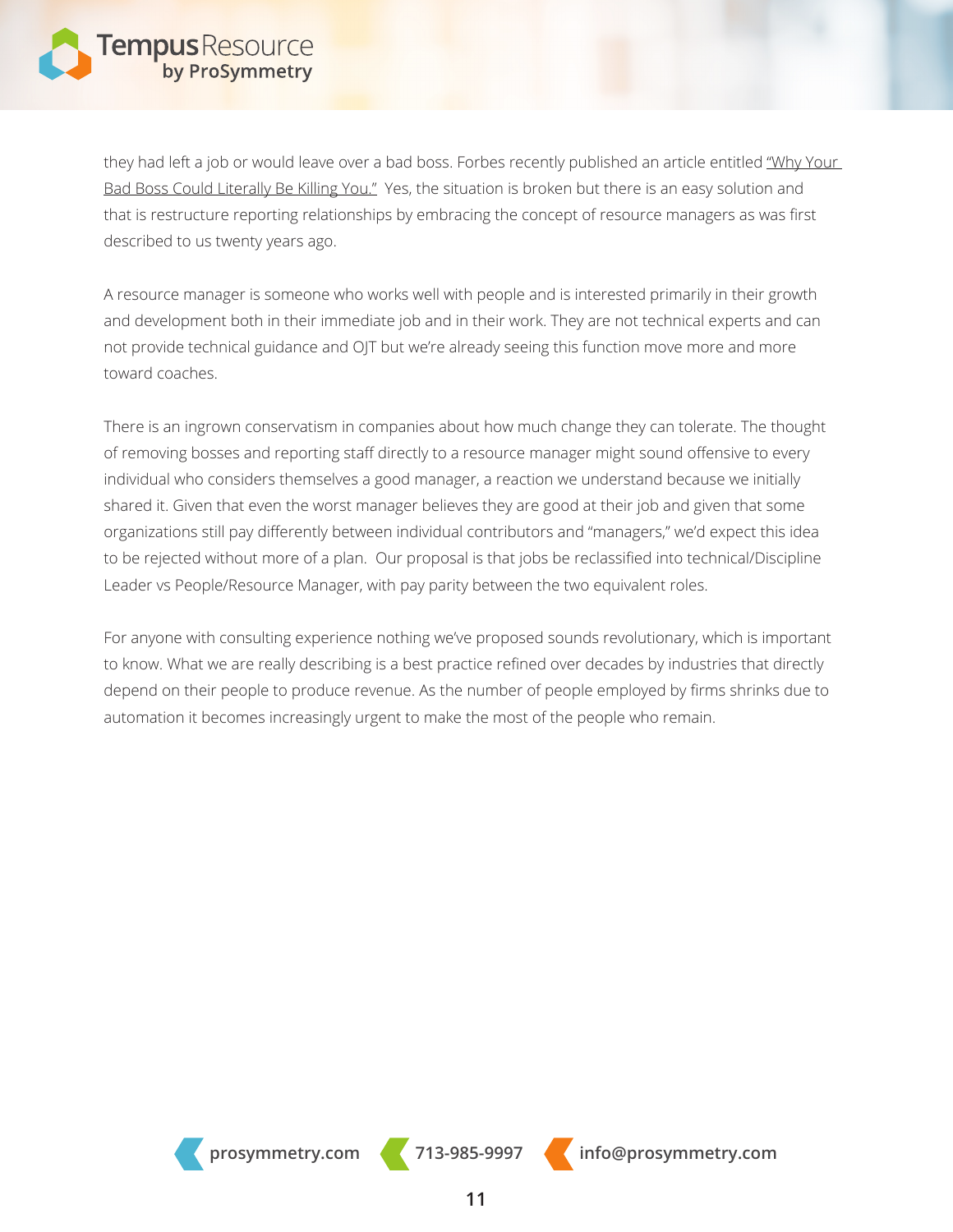

## **A Resource Manager Ensures That People Are in The Right Jobs and Have the Right Skills**

One of the things that all consulting companies have always relied on to make resource management work is some sort of resource management software and a deep knowledge of the people whose work life they are responsible for. With resource management this involves taking the high level skills that most organizations use to make assignments and personalizing them to the actual individual.

Before we go any further, ask yourself one question. Do you believe the next two levels of management actually know and understand all of the things you learned at previous jobs? You got hired on a resume that was limited to one or two pages and a series of interviews. Over time you've become an expert at what your current company needs you to do but odds are extremely good it only taps about 60 to 70% of what you know. Now consider this is true for every experienced employee in your organization.

Consulting companies have specialized in filling the gap between what employees know on paper and what employers really need at any specific time. Much of this is done because of wage and comp issues and a belief that relying on individuals with a complex and unique set of skills makes replacing these people unnecessarily difficult. This might have had some validity in the past, but to thrive in the digital age where you never know what's going to be needed next – employing people that Gartner refers to as versatilists - not only makes for fast solutions, it makes for motivated employees who feel they are being treated as important.

Conventional skills lists used in most resource management systems are very targeted. Does the individual know Java, or ruby on rails, or python and if so, how well? What if they started their career in customer service and are good at working with people? That might not show up in a heads-down development job but it's a very valuable and useful skill. How do we capture this? We know of one case where a senior level hire was asked to turn in a resume that listed all of their competencies. It ran over 10 pages. This same company also routinely circulated skills they thought they might need to support the new initiatives they were working on and asked current employees to communicate if they had a background in those areas. HR systems are not designed to do anything except keep HR data, so another system is necessary to support building profiles of whole people and the right staff is required to sift through the information.



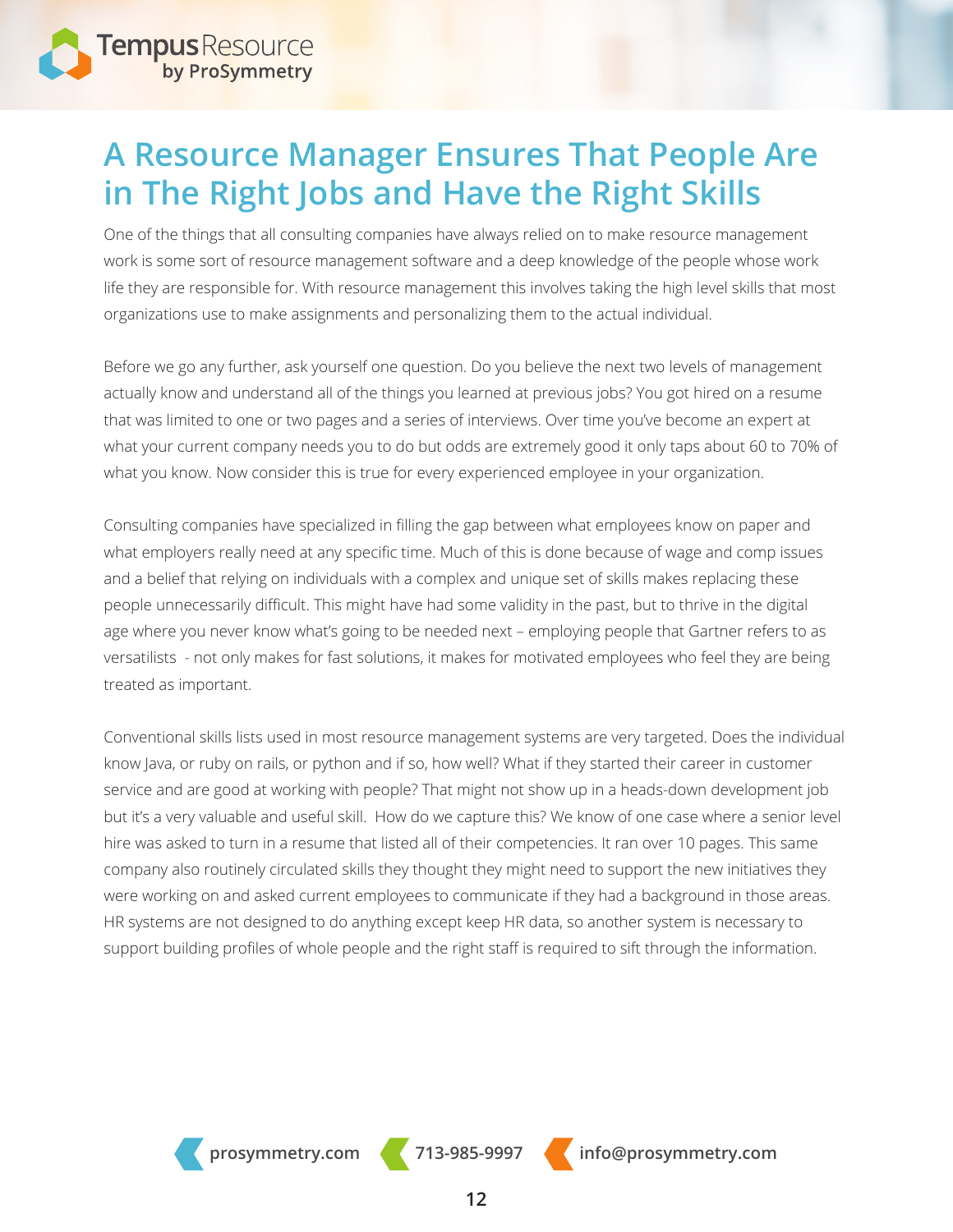

## **The Fourth Discipline: People Capacity Planning**

The Fourth discipline is both the easiest and the most aspirational of the four disciplines. After eliminating bad bosses through resource management and eliminating over-scheduling which induces task switching which leaves people feeling overworked and unproductive, our guestimate is we've fixed a good 35% of our productivity problem. The rest of the solution lies in helping people develop a new approach to work. According to a recent article by PWC, a third of the core skill sets for most occupations will be moving toward significant change by 2020.

Some of those newly required skills will be technical but more than ever we will need people who are comfortable with the notion of continuous learning. Many organizations are looking at this as solely the responsibility of the individual or in larger organizations the responsibility of corporate training but neither of those two approaches will yield the increase in agility that CEOs are looking for.

To accomplish the goal, we need to seamlessly integrate what has classically been referred to as on the job training (OJT). OJT has always been a way that people who wished to learn could pick up new skills, but its efficacy was always the result of individual initiative and happenstance. Today we have software that can help turn happenstance into planned opportunity.

 In the past learning management systems lacked a real-time relationship with the dynamically changing goals of the company. Annual reviews have been proven to be at best a weak guidance system that oversaw how an employee was directed to take advantage of company provided training. Today with an integrated system an individual can see, by looking at the portfolio (and the strategy), what competencies will be required in the future and make their own choices about what interests them, knowing that their effort will be reflected in the system that ensures they are recognized for their effort. In his book, Drive, Daniel Pink espoused the theory of Motivation 3.0. His contention is that people have an intrinsic need (the drive) to do something because it is interesting, challenging and absorbing. Gallup's 2017 the state of the American workplace mirror's Pink's conclusions. Three highlights from the report directly address the issues we've discussed in this white paper, and all three of them are positively correlated with corporate agility. They are:

- 1. Purpose
- 2. Development of career
- 3. Personal Leadership capabilities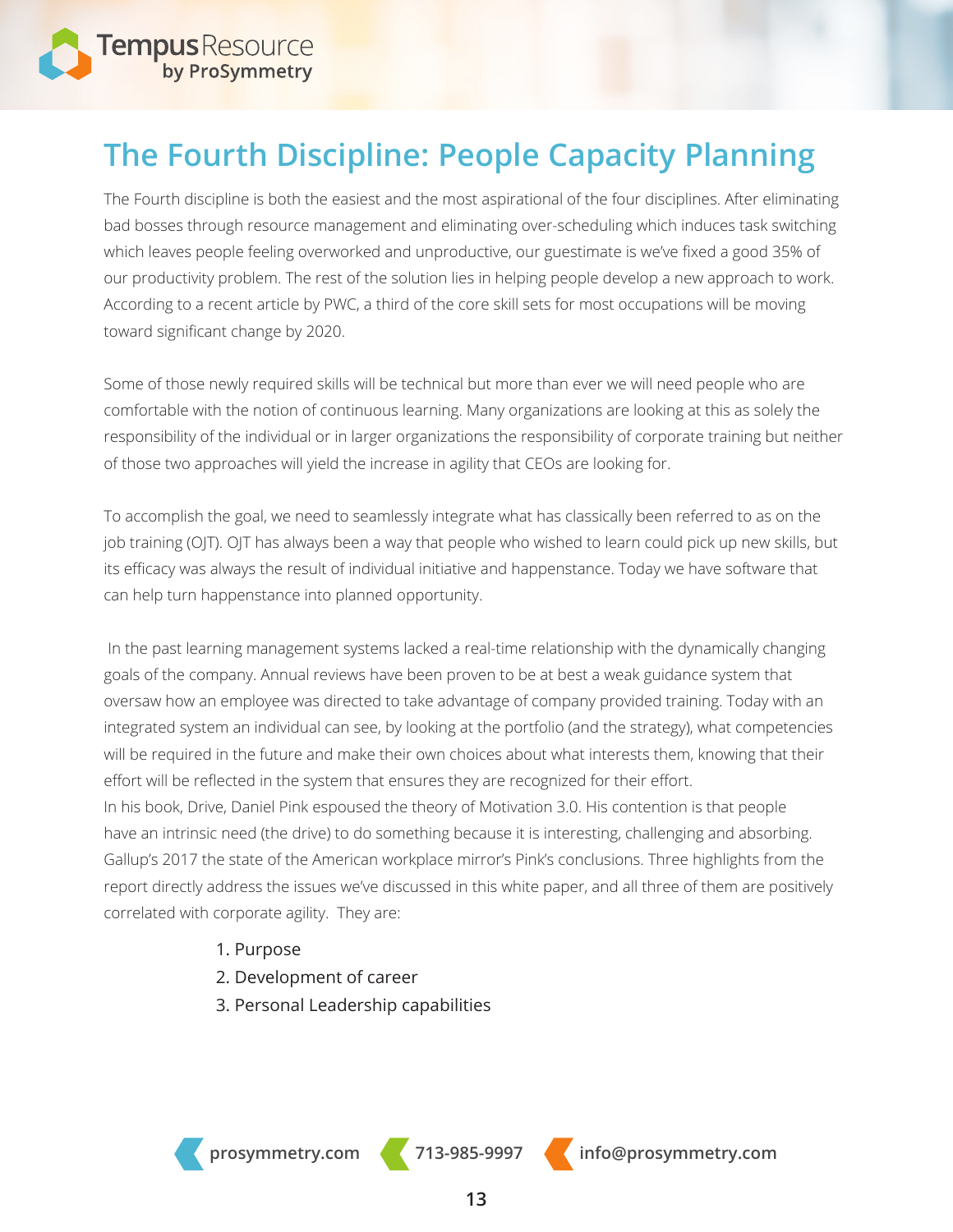

# **Conclusion**

As we said at the beginning of this white paper, our goal was to offer tacit knowledge of both the current rewards from pursuing at least the first two disciplines today and to create a sense of urgency for doing them now, since it's difficult to receive all the benefits of the latter disciplines if the first two aren't mastered now.

We also believe very strongly that the approach we've laid out here is a natural evolution of current workforce management brought on by the advent of the 4th industrial age and digital transformation. By this we mean that one of the most significant determinates of which companies thrive in the future will be which companies find ways to leverage their existing staff through the four disciplines of strategic workforce planning.

To continue this conversation please contact either Prosymmetry.com to learn more about the software or NimblePM Inc to learn more about any of the four disciplines.

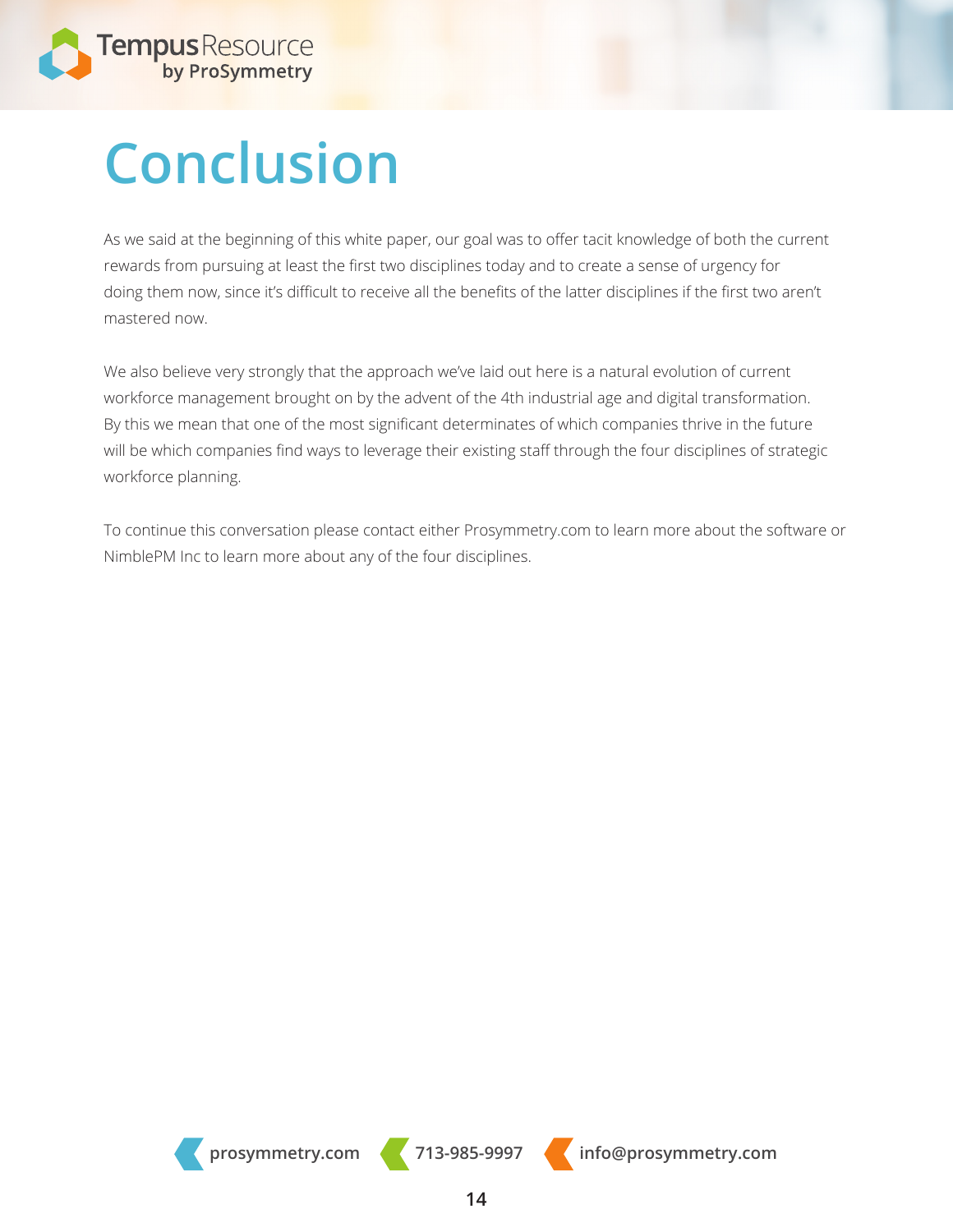

# **Bibliography**

https://www.forbes.com/sites/insights-scrumalliance/2018/11/08/management-in-the-age-of-agile/#6663d7053449

- Pulse of the profession 2016
- *Gallup's State of the American Workplace report*
- Resource Management Institute
- *Your workforce needs reskilling*